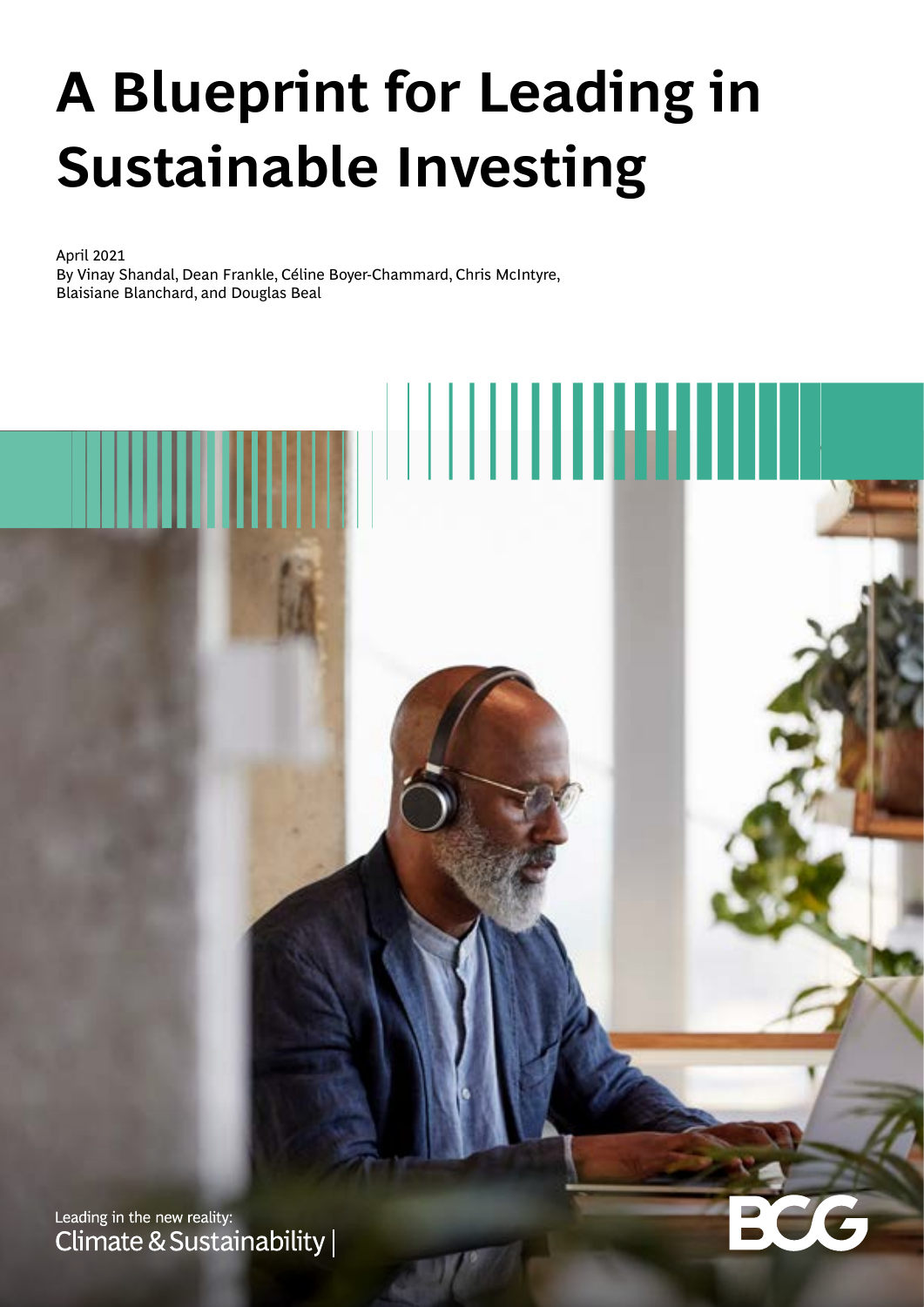Boston Consulting Group partners with leaders in business and society to tackle their most important challenges and capture their greatest opportunities. BCG was the pioneer in business strategy when it was founded in 1963. Today, we work closely with clients to embrace a transformational approach aimed at benefiting all stakeholders—empowering organizations to grow, build sustainable competitive advantage, and drive positive societal impact.

Our diverse, global teams bring deep industry and functional expertise and a range of perspectives that question the status quo and spark change. BCG delivers solutions through leading-edge management consulting, technology and design, and corporate and digital ventures. We work in a uniquely collaborative model across the firm and throughout all levels of the client organization, fueled by the goal of helping our clients thrive and enabling them to make the world a better place.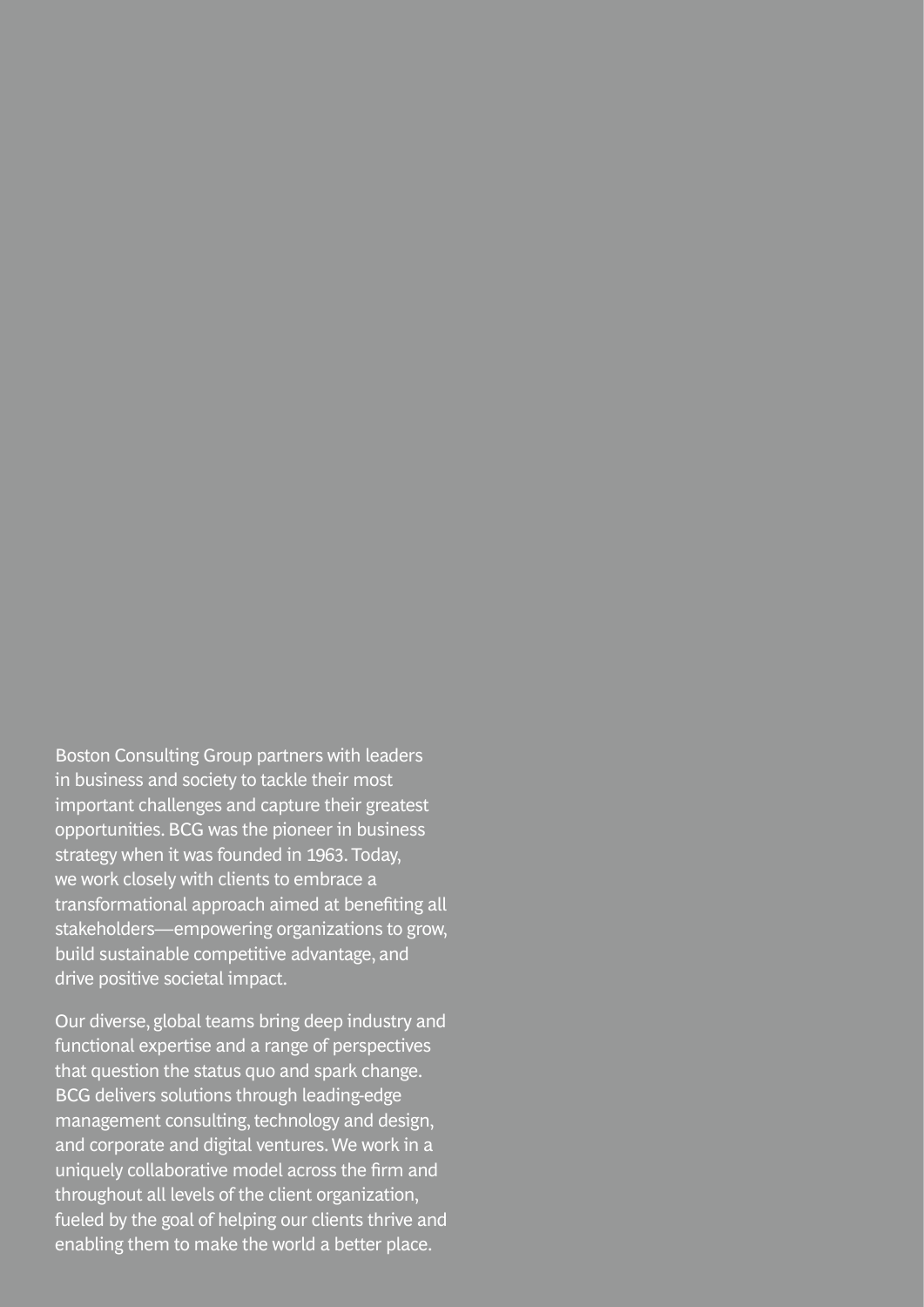## A Blueprint for Leading in Sustainable Investing

Solventhalt asset managers recognize that sustainable<br>
investing is the new standard. But it's one thing<br>
know and another one to deliver. And it's the<br>
deliver that's regime shall<br>
contains To many seat more investing is the new standard. But it's one thing to know and another one to deliver. And it's the delivery that's proving challenging. Too many asset managers continue to approach environmental, social, and governance (ESG) issues in piecemeal fashion, resulting in equally piecemeal processes that make it harder for firms to acquire the depth of insights needed to differentiate their offerings and provide credible proof of true ESG value.

From our recent survey of more than 50 asset managers with a combined \$20 trillion in assets under management (AuM), and from our work in the sector, we see the full spectrum of ESG maturity. Some firms have truly integrated sustainability into their DNA, while others are struggling. Only about one-quarter of those surveyed said they manage 20% or more of their assets using fully integrated [ESG](https://www.bcg.com/publications/2020/future-esg-environmental-social-governance-opportunities). The lack of ESG integration is now hitting the bottom line: one-third of US asset managers reported that they lost or were at risk of losing over 20% of their institutional mandates because of their inadequate ESG capabilities. Asset managers that fail to improve their offerings and capabilities risk being left behind by their customers.

Sustainable investing is worth getting right. The leaders today enjoy a competitive advantage that we think will be durable. Their ability to incorporate material ESG information, apply differentiated proprietary data, and create a purposeful culture that attracts and retains top talent will establish a brand identity that will appeal to discerning, high-value clients and make it much harder for slowermoving peers to gain inroads.

The good news is that there is a blueprint for sustainable investing leadership. We have deeply studied how to make sustainable investing work within an asset manager context and have helped many firms put these insights into practice over the past several years. The basic framework is common sense. It's holistic because sustainable investing is by its nature an end-to-end process from idea generation through reporting. Each part must be integrated so that it works and is credible in the eyes of regulators and customers.

#### Strategy—a Purposeful Edge

A few years ago, an asset manager could have a conversation about whether to lead or fast follow. Not anymore. Today, clients and regulators are setting the pace. The real question now is whether a firm is able to keep up, given the growing spread between leaders and laggards. Top firms are going all in, some in very public ways, to realign their business model as sustainable investors. The models have many differences, but these leading firms all see sustainable investing as their future and believe that anchoring their sustainable investing strategy to their corporate purpose gives them a big advantage.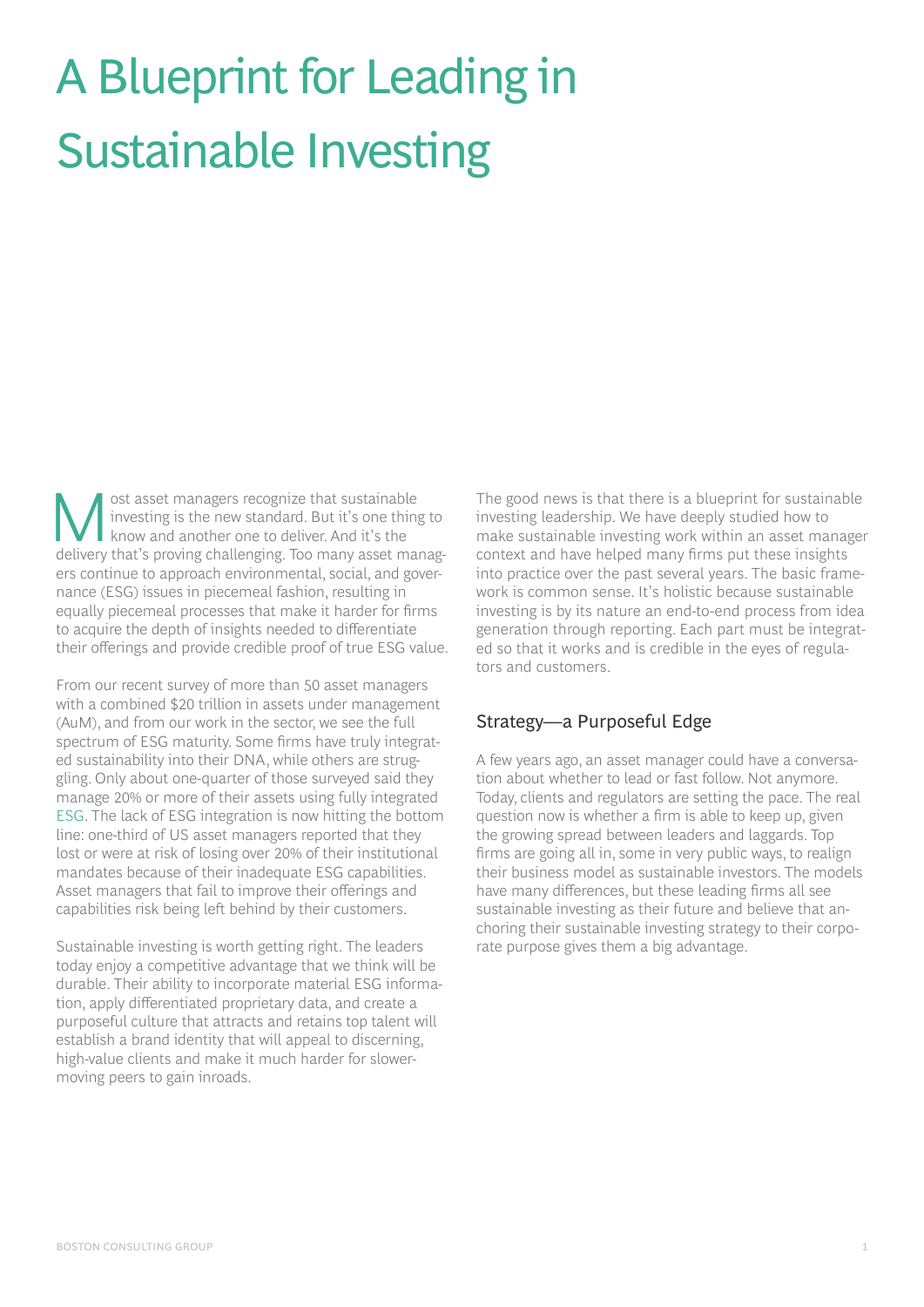**Sustainable investing isn't a sideshow and it's certainly not going away—it's now simply how business is done.**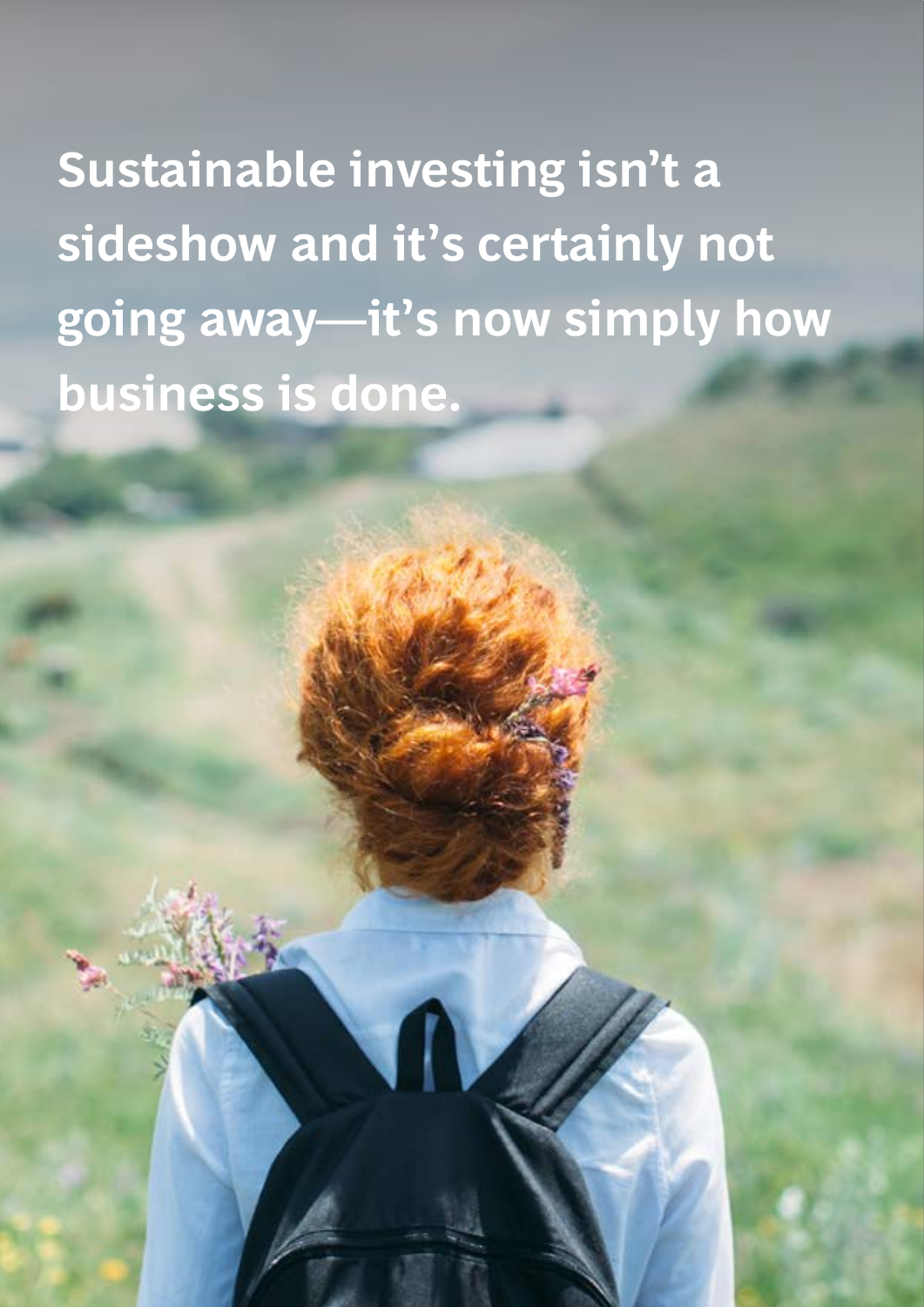Investing is a deeply people-centric business. Investment strategies, at their core, are simply ideas that come from talented people thinking about the world in novel ways. As a consequence, the ability to attract, develop, and retain the best talent is also a competitive requirement. Today's workforce, especially younger generations, seeks purpose. Sustainable investing is a gift in that regard. The smartest firms have seen this and are enjoying the edge of being purposeful. Others should take note and follow quickly because being the last over the line won't be a good look.

#### ESG Integration—the Real Deal or an Imposter

Understandably, there is a lot of confusion about how to integrate material ESG information into the heart of the investment process. Translating data such as ESG scores into meaningful cash flow impacts is new thinking for many, and the links are not widely established. For longduration assets, such as ports, roads, and other infrastructure that are exposed directly to climate risk, firms are accustomed to taking environmental factors into consideration in their analysis. But some other assets, like technology stocks, are new territory, and the impact of ESG information will vary widely.

As a result, we see many firms purporting to integrate ESG information when, in reality, they're doing so at a superficial level, driven by compliance demands more than client needs. Companies that continue on this path are setting themselves up for failure. They will miss out on the information value of material ESG data and will be left behind as clients and regulators quickly sort out those firms that can truly integrate ESG end to end from those that cannot—that is to say, the authentic players from the pretenders.

To truly integrate, investors need to recognize ESG information for what it is—a highly imperfect, potentially very meaningful source of new data that sits alongside traditional investment criteria. Like any other data source, such as credit scores, ESG data should not be taken at face value. Asset managers should do their homework and triangulate multiple sources of internal and external information to raise their confidence and sort meaningful information from noise.

Then investors need to answer three basic questions: How material is the ESG factor? What weight should we give it? And will the impact improve returns or add risk? [\(See the](#page-4-0)  [exhibit.\)](#page-4-0) Each investor needs to answer these questions for themselves, weighing all the available information, both ESG and traditional.



Green boxes indicate additional, ESG-specific investment activities

**Source:** BCG analysis.

**Note:** ESG = environmental, social, and governance.

### <span id="page-4-0"></span>A Framework for ESG Integration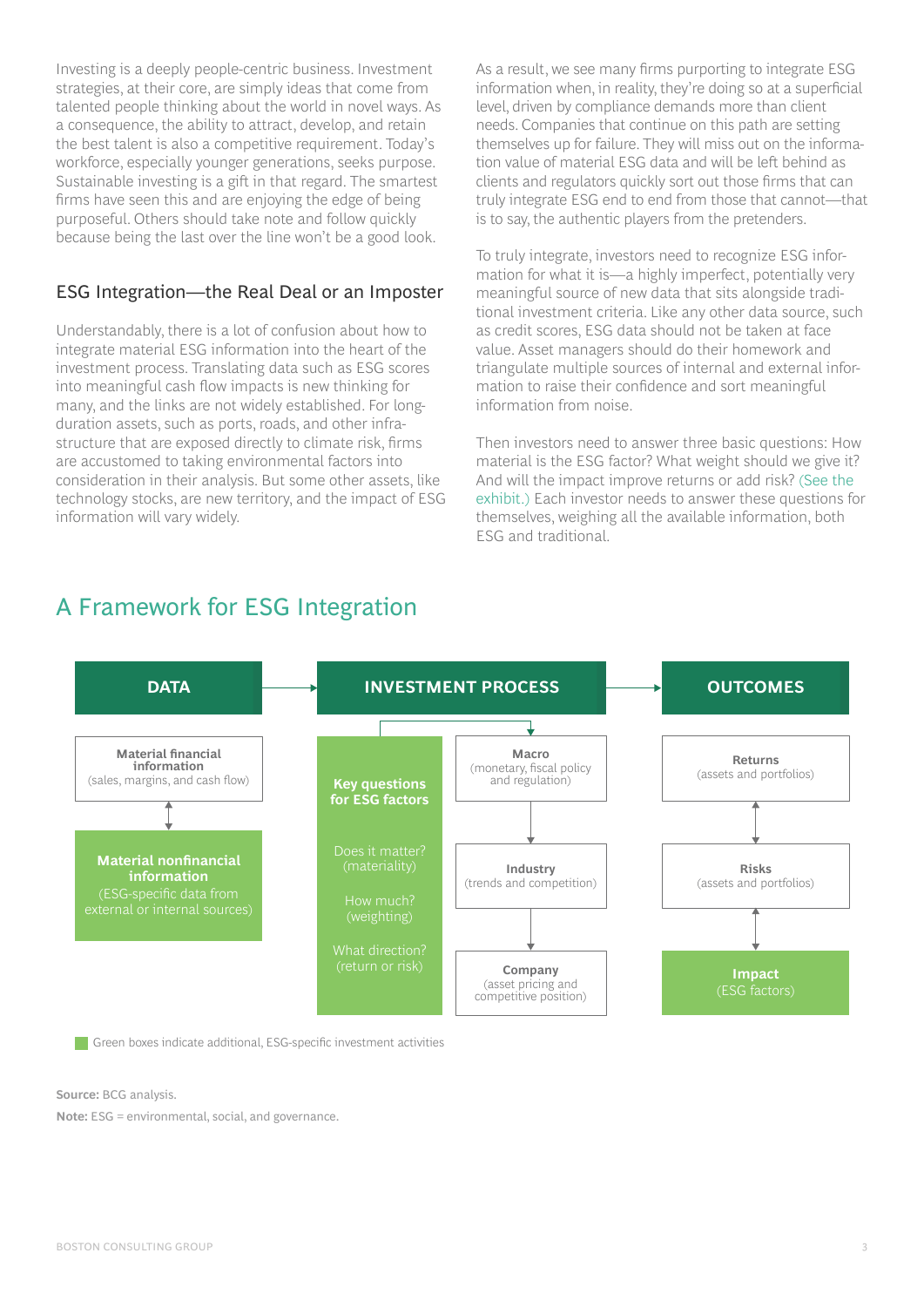Authentic ESG integration will enable investors to explain logically how upstream decisions link through to all investment outcomes. Imposters will struggle to explain how they arrived at their decisions and will face both regulatory and client exposure.

#### ESG Data—Pain and Opportunity

In our recent survey, asset managers cited data quality as the top challenge they face when trying to integrate ESG into their investment process. The quality issues are well known and include inconsistent methodologies, a lack of longitudinal data, and other gaps. Pristine near-real-time data is a relatively new asset in the world of investing. Two decades ago, an investor had to thumb through dense, heavily footnoted annual reports and compute a firm's income statement using a calculator. It may feel like we are at a similarly early stage with ESG data. And although that's frustrating, it's a natural state that will improve as standards and norms form.

#### **To truly integrate, investors need to recognize ESG information for what it is—a highly imperfect, potentially very meaningful source of new data that sits alongside traditional investment criteria.**

Analytics will drive that progression. Because ESG data is unstructured and almost limitless in quantity, it is ideal for machine learning and advanced analytics. Some asset managers with superior analytics capabilities have already begun to innovate. One firm, for example, built an in-house scoring model that now covers 6,000 companies. Another created a framework that measures climate change impacts. And a third developed an ESG engine that consolidates data from multiple vendors and provides an analysis of 10,000 companies.

#### Investment Products—Proliferation to Personalization

ESG products have ballooned in recent years, leading to confusion and skepticism about labeling and performance. For example, some ESG funds tout their strong returns but don't make clear that the real drivers are sector characteristics, such as a heavy weighting toward technology companies that have seen above-average rates of growth, and not ESG practices alone. We believe that performance distinctions are a misnomer and that labeling and transparency will improve in the near term with regulation and customer scrutiny. Longer term, bright lines between ESG and non-ESG products are likely to fade as sustainable investing practices become the norm for all offerings and are integrated into the underlying investment engine.

One area where leading asset managers will be able to carve out differentiation is in portfolio construction. Over the next few years, the ability to create a truly personalized portfolio that reflects how a client thinks about sustainable investing will [transform the ESG product landscape](https://www.bcg.com/en-ch/making-esg-your-dna). Institutions, advisors, and individual investors will increasingly be able to express their views on what they want to own. This type of customization would normally require an expensive and complex separately managed account (SMA) structure. But direct indexing and fractional ownership have broken down that barrier. Asset managers can now build deeply personalized portfolios involving small sums and do so at scale.

#### Reporting—Scale and Standardization

Sometimes, looking in the mirror can be uncomfortable, which is how many of our clients feel about their ESG reporting. Until relatively recently, firms didn't need to worry about ESG reporting at scale. Some did it because that was their culture from the beginning. Most did not because, well, it didn't matter. Now, it matters a lot. Clients and regulators want to see "the proof in the pudding."

It's early days for reporting, and firms are being admirably resourceful, using visuals such as climate thermometers and custom scoring methodologies to offer a basis of comparison. Such measures will create some advantage when communicating with customers in the short run. But in the end, once standards are made clear, we expect the hype around reporting to fizzle. And then clients will, as they should, focus on the machine that created the outcomes. Firms would be wise to keep their eyes on the long-term prize and start building (or buying) the capabilities they will need.

In Europe, the standards for doing so are rising fast. Asset managers operating in Europe must comply with the EU's Sustainable Finance Disclosure Regulation (SFDR), which requires firms to harmonize their ESG reporting and upgrade their disclosures on the sustainability risks and impacts of their investments. By 2022, SFDR compliance will have further stipulations. Asset managers may be required to calculate dozens of quantitative ESG indicators at the portfolio and product levels, such as aggregate carbon emissions, average gender pay gap, and the number of human rights incidents. That's a tall order for most firms today and one that will necessitate managing large amounts of highly detailed and traceable information on each of their investee companies.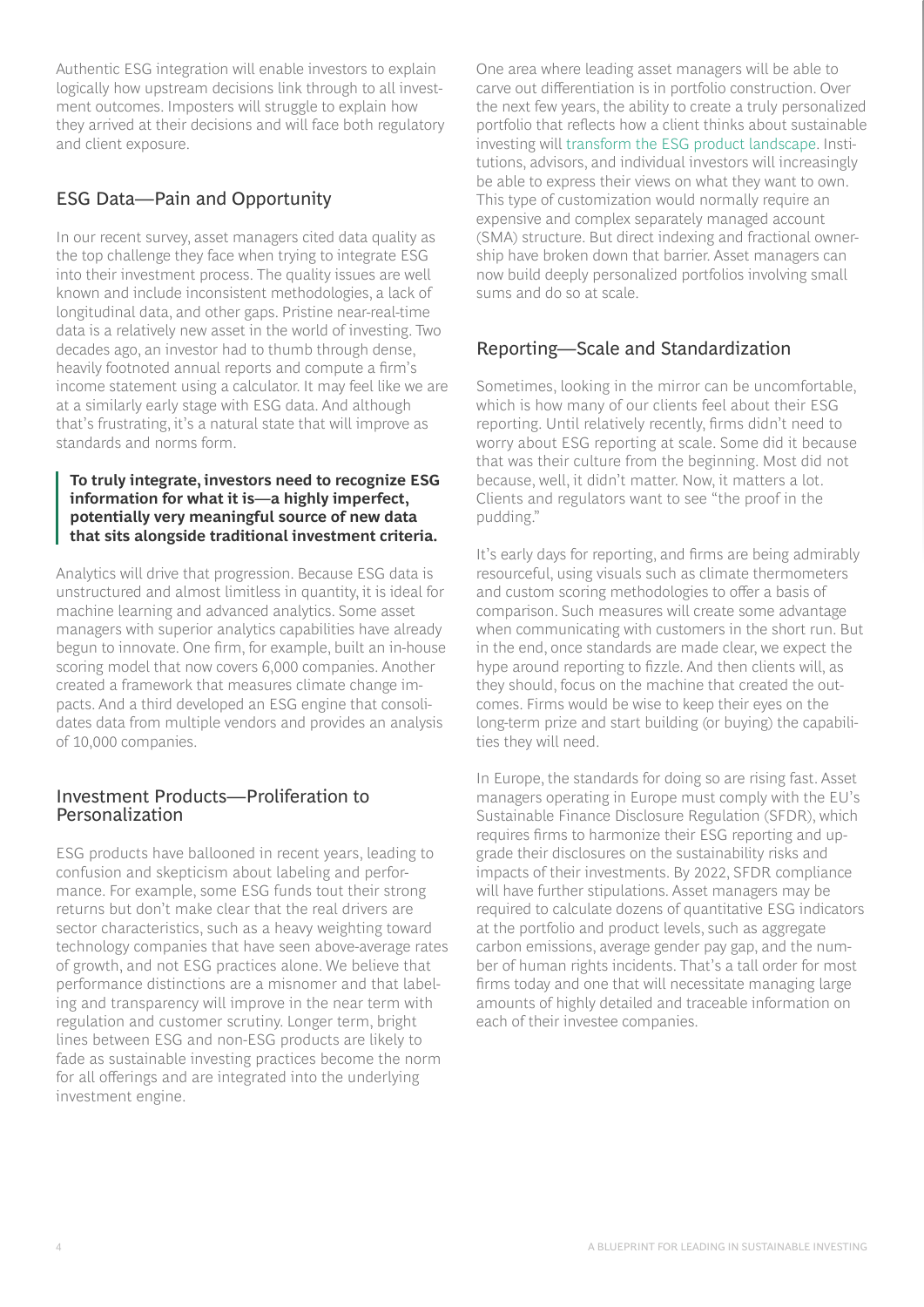## **Asset managers have a unique perch from which to bend the curve on sustainability.**

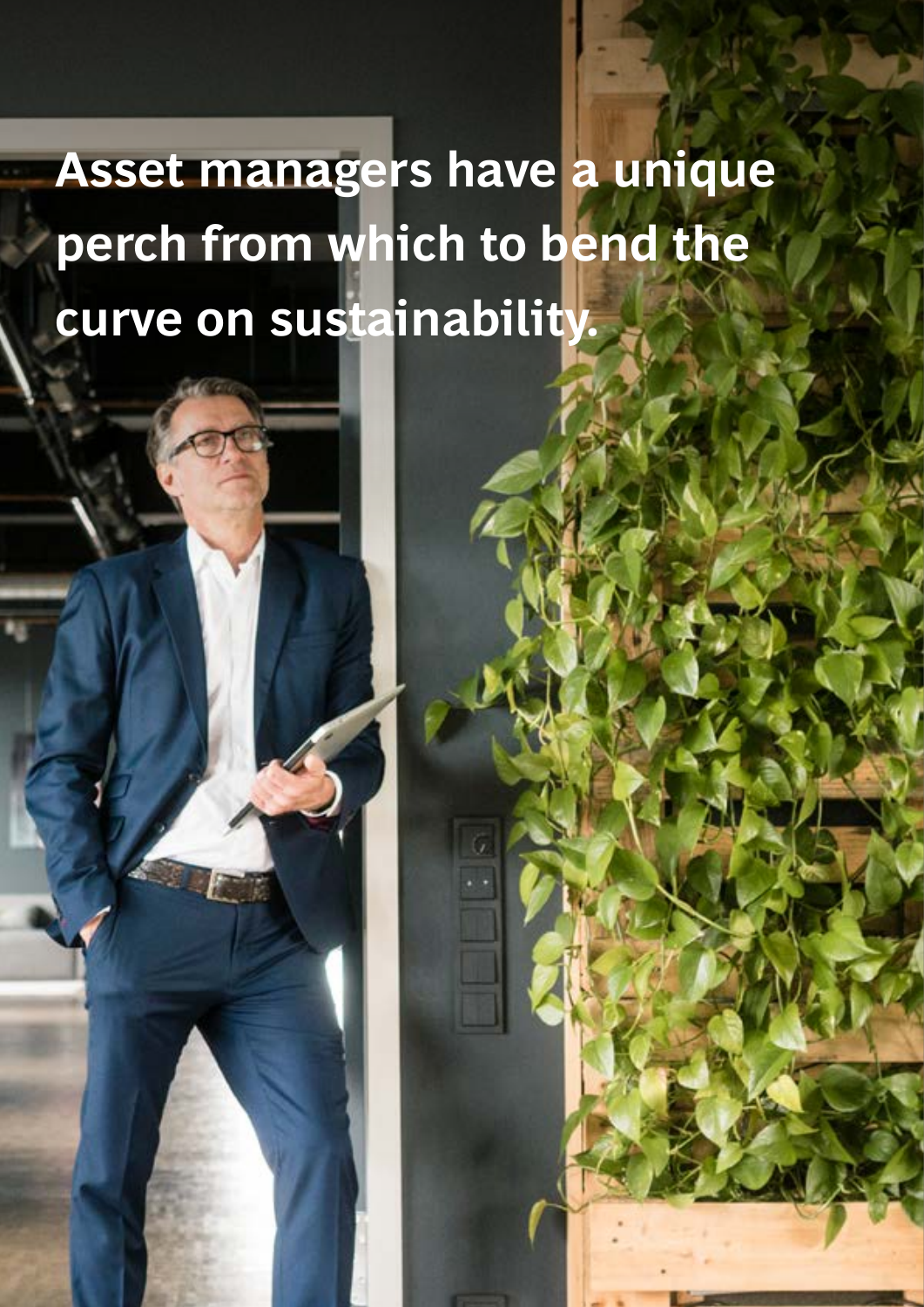Also, by 2022, managers will need to align their ESG products with the new "EU taxonomy"—a unified classification system for green economic activities under the EU's sustainable finance regulations. Conforming with the taxonomy will require firms to have even more data than for the SFDR and follow changes to the taxonomy as it evolves. Non-EU funds may also encounter stepped-up scrutiny. Those with an EU presence or ESG-minded investors may face pressure to upgrade their reporting and harmonization.

#### Engagement and Voting—Productive and Proactive

Asset managers have a unique perch from which to bend the curve on sustainability: through engagement, they can help bring about ESG changes in their investee companies.

Private capital investors, with their longer hold periods and control positions, are particularly well suited to drive change—for example, by mandating board diversity, linking lines of capital to sustainability metrics, or [crafting an](https://www.bcg.com/industries/industrial-goods/building-materials-industry/strategies-for-better-esg-performance)  [ESG strategy to transform "dirty" businesses into clean](https://www.bcg.com/industries/industrial-goods/building-materials-industry/strategies-for-better-esg-performance)  [ones](https://www.bcg.com/industries/industrial-goods/building-materials-industry/strategies-for-better-esg-performance). Beyond being the right thing to do, it makes great financial sense, given that buyers are increasingly paying a premium for assets that have undergone a sustainability transformation.

Public-market investors have two challenges. First, even the largest asset management stakes are only a small fraction of a company's equity. Second, engagement is the latest sustainable investing buzzword; hence, the current race to engage. Many investee companies are experiencing a proliferation of low-value interactions with asset managers. High-quality campaigns exist, but it's not practical for most asset managers to prepare these for every name in their portfolios. Instead, a better route is collective action—advocating for shared sustainable investing principles across the industry.

Firms must also be more thoughtful about their voting record. We expect a company's voting record will soon be available like a calorie count on a food label. Asset managers need to anticipate such a shift and start taking appropriate action now.

#### Go to Market—Authenticity and Trust

The last mile in sustainable investing is distribution: the marketing and selling of investment products to individuals, advisors, and institutions. Today, between unclear product labeling and a lack of training for sales people, the messages leaking into the marketplace can be quite confusing. By one measure, fully two-thirds of global equity AuM is "sustainable," a claim that few would deem credible. We believe firms that are authentic and transparent about their investment process and products will be rewarded with customer loyalty.

Effective training will be key to building and retaining strong customer relationships. In asset management, most sales are still done person to person. It can take months, and even years, to build rapport and trust before money changes hands. Given the long-term nature of these relationships, getting ESG messages right is all the more critical. Leading firms are investing heavily in training and development to ensure that their messaging is accurate and compelling.

alking about your ESG commitment matters but only if fund managers believe that commitment is genuine. A senior sovereign wealth fund manager tells us, "Asset managers like to parade their ESG leaders in front of us. But with all due respect to those individuals, the people we want to hear from are the portfolio managers. We like to go onto the shop floor and ask them how they're running ESG in practice." A pension fund manager says, "If a portfolio manager can't give me a documented example of why the portfolio looks different because of ESG integration, then it's clear they're not doing it." On one hand, it's troubling if you are one of these asset managers who can't pass the authenticity test. On the other hand, the motivation of capital outflows could be a tide that stimulates more forward thinking, raising more boats than it moors.

There is no doubt that sustainable investing is a messy, confusing, and exciting topic for asset managers, one with the potential to shake up the industry and create new sources of competitive advantage. Scale will continue to matter, performance will always matter, and so will fees. But now, sustainability will matter as well. At root, the best investors have a deep desire to understand how the world works—economies, markets, and people. It's all connected, and it always has been, but now we have a name for it.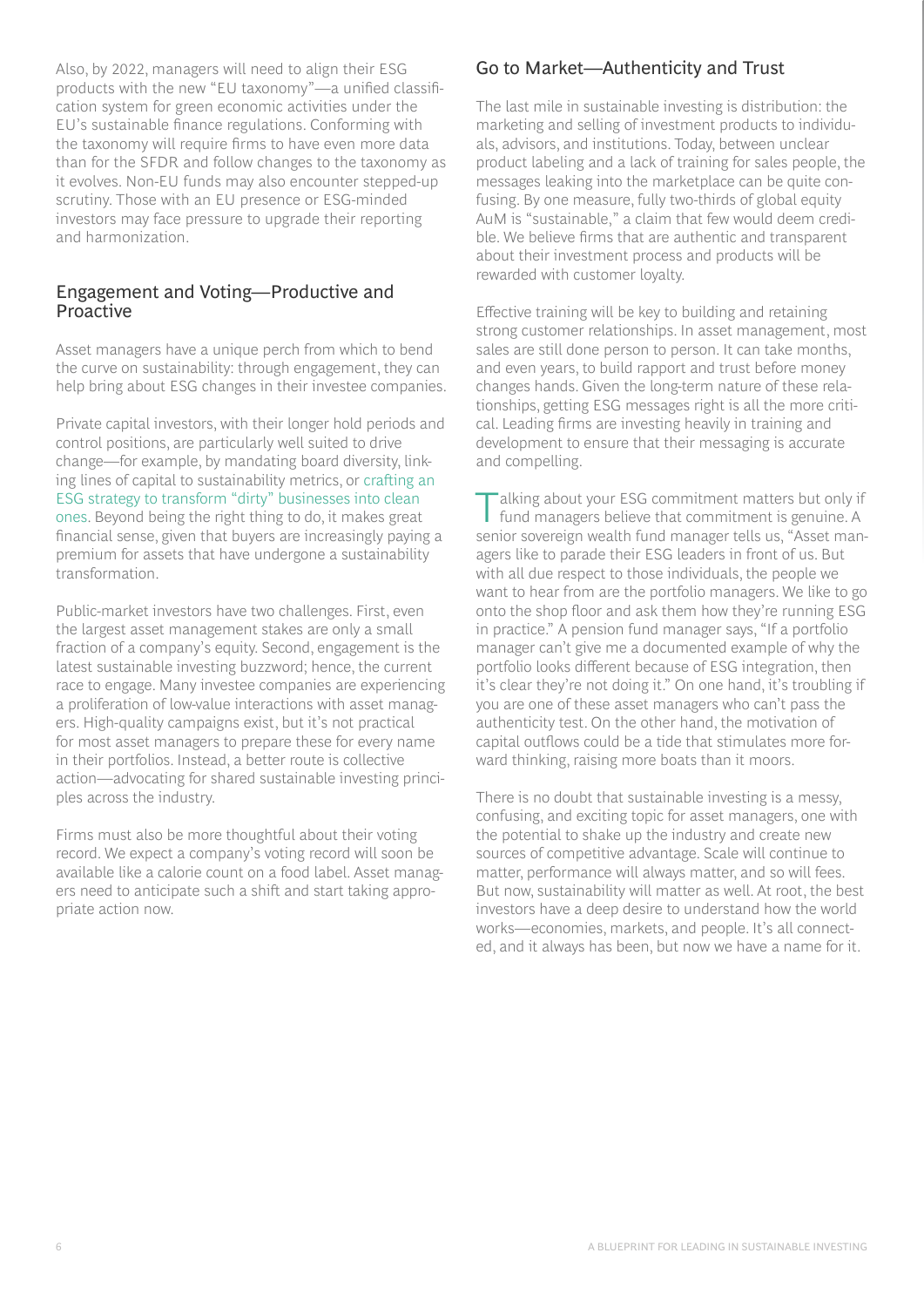**Sustainable investing is a messy, confusing, and exciting topic for asset managers, one that has the potential to shake up the industry.**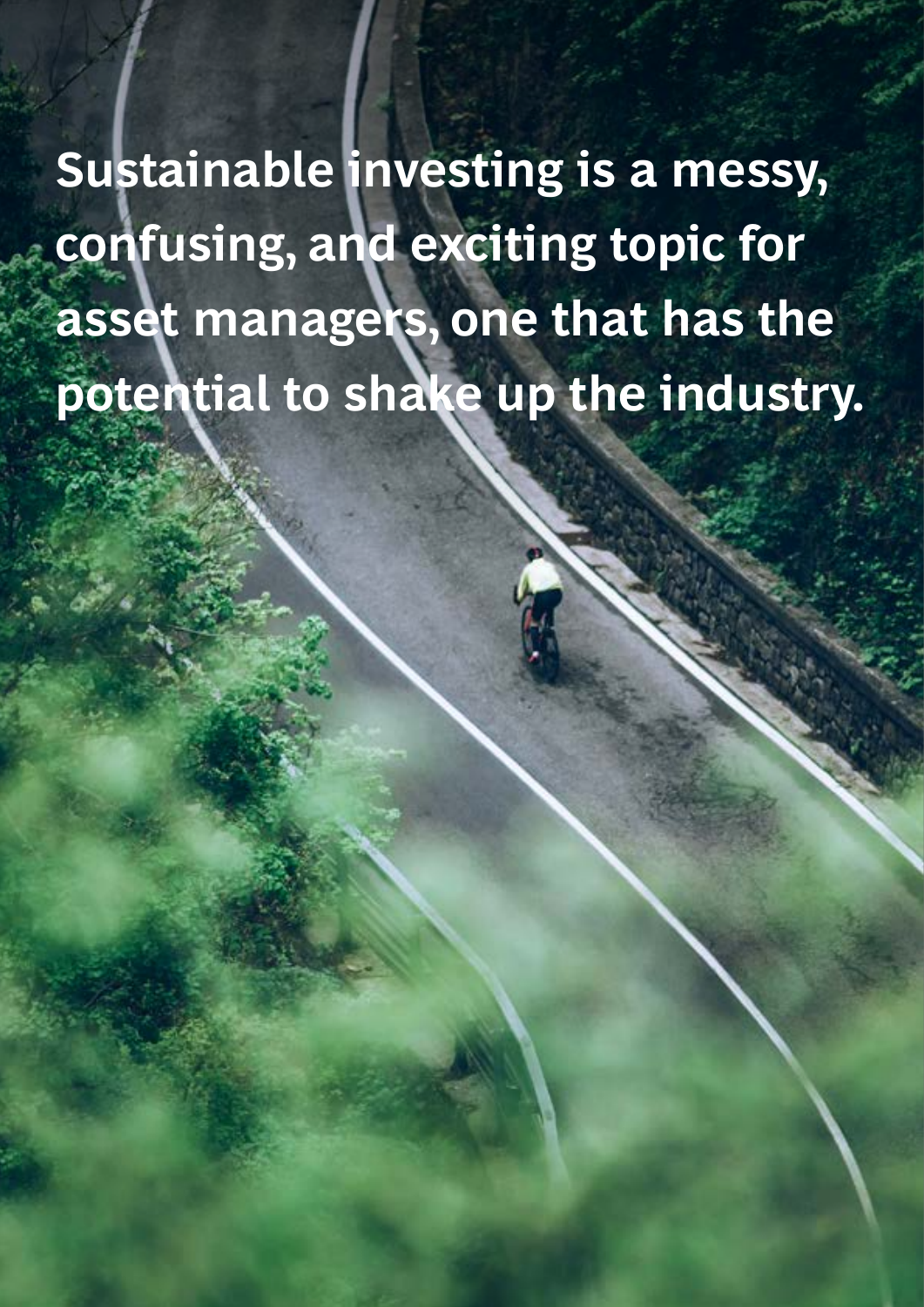### About the Authors

**[Vinay Shandal](https://www.bcg.com/en-ca/about/people/experts/vinay-shandal)** is a managing director and partner in the Toronto office of Boston Consulting Group. He is a leader in the Principal Investors & Private Equity practice in Canada and is the global leader of the firm's sustainable finance and investing business. You may contact him by email at [shandal.vinay@bcg.com](mailto:shandal.vinay%40bcg.com?subject=).

**[Dean Frankle](https://www.bcg.com/en-ca/about/people/experts/dean-frankle)** is a managing director and partner in the firm's London office. He leads BCG's work in asset and wealth management in Western Europe, South America, and Africa. You may contact him by email at [frankle.dean@bcg.com.](mailto:frankle.dean%40bcg.com?subject=)

**Chris McIntyre** is a partner in the firm's New York office. He is a member of the global leadership team for asset management and leads the firm's work in investment and distribution. You may contact him by email at [mcintyre.christopher@bcg.com.](mailto:mcintyre.christopher%40bcg.com?subject=)

**Blaisiane Blanchard** is a principal in BCG's Paris office and a member of the Financial Institutions practice. You may contact her by email at [blanchard.blaisiane@bcg.com.](mailto:blanchard.blaisiane%40bcg.com?subject=)

**Céline Boyer-Chammard** is a managing director and partner in BCG's Paris office. She is a leader in responsible investing and finance and is a member of the firm's Financial Institutions practice. You may contact her by email at [boyer-chammard.celine@bcg.com.](mailto:boyer-chammard.celine%40bcg.com?subject=)

**[Douglas Beal](https://www.bcg.com/en-ca/about/people/experts/doug-beal)** is an expert partner in the firm's New York office and leads BCG's client work with financial institutions on sustainable investing and finance. He has worked with universal banks, insurers, and asset managers around the world to integrate ESG into their investment processes. You may contact him by email at [beal.douglas@bcg.com.](mailto:beal.douglas%40bcg.com?subject=)

#### For Further Contact

If you would like to discuss this report, please contact one of the authors.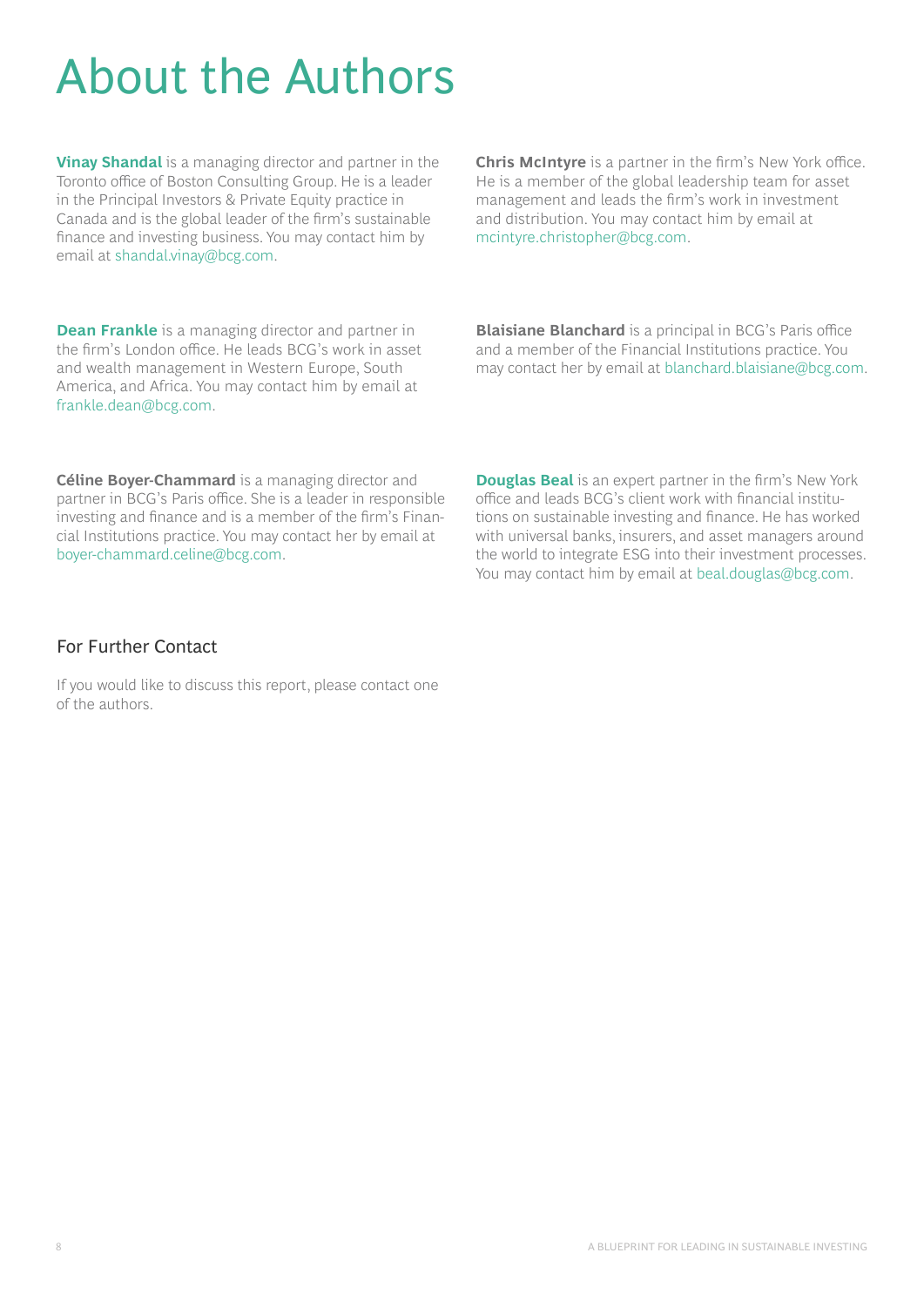For information or permission to reprint, please contact BCG at permissions@bcg.com.

To find the latest BCG content and register to receive e-alerts on this topic or others, please visit bcg.com.

Follow Boston Consulting Group on Facebook and Twitter.

© Boston Consulting Group 2021. All rights reserved. 4/21